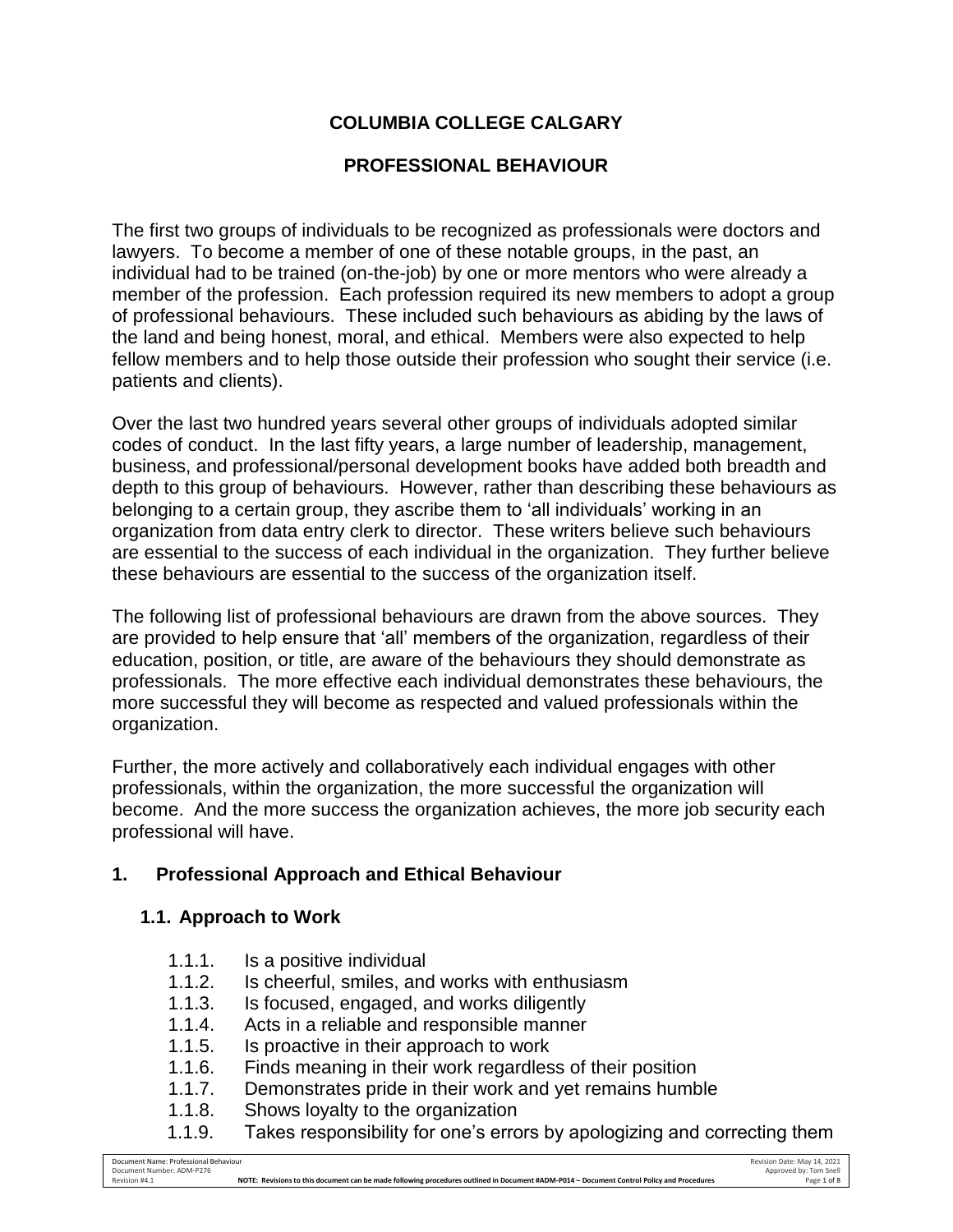- 1.1.10. Is constructive in what they say
- 1.1.11. Contributes to a safe and secure workplace

#### **1.2. Relationship With Others**

- 1.2.1. Acts with honesty and integrity (is trustworthy)
- 1.2.2. Is honorable, moral, and ethical<br>1.2.3. Is pleasant, polite, courteous, ar
- Is pleasant, polite, courteous, and well mannered
- 1.2.4. Helps others succeed regardless of their position
- 1.2.5. Shows concern and caring for others
- 1.2.6. Contributes to a friendly workplace
- 1.2.7. Contributes to the organization and/or their community through volunteering, coaching, or mentoring others

### **1.3. Respect for Others**

- 1.3.1. Shows respect for cultures and perspectives different than their own
- 1.3.2. Shows interest in actively learning about other cultures
- 1.3.3. Keeps personal bias out of the workplace
- 1.3.4. Shows respect for individuals' right for gender and other forms of identification
- 1.3.5. Shows support for language and policies that support gender identification rights

### **1.4. Customer Focused**

- 1.4.1. Views each client, patient, student, supervisor, and team member as a highly valued internal/external customer
- 1.4.2. Recognizes that their success as a professional is only achieved when internal and external customers' needs are satisfied
- 1.4.3. Recognizes that customers' needs continually change
- 1.4.4. Seeks new opportunities or approaches that will increase internal and external customer satisfaction, respect, and loyalty
- 1.4.5. Believes that the needs of customers (internal and external) must be satisfied before their organization will succeed

### **1.5. Response to Bad Experiences**

- 1.5.1. Views adverse experiences and/or failures as learning opportunities
- 1.5.2. Recovers quickly from adverse experiences and/or failures by adopting new behaviours
- 1.5.3. Is resilient to adversity while challenges are occurring
- 1.5.4. Supports others to help them cope with adversity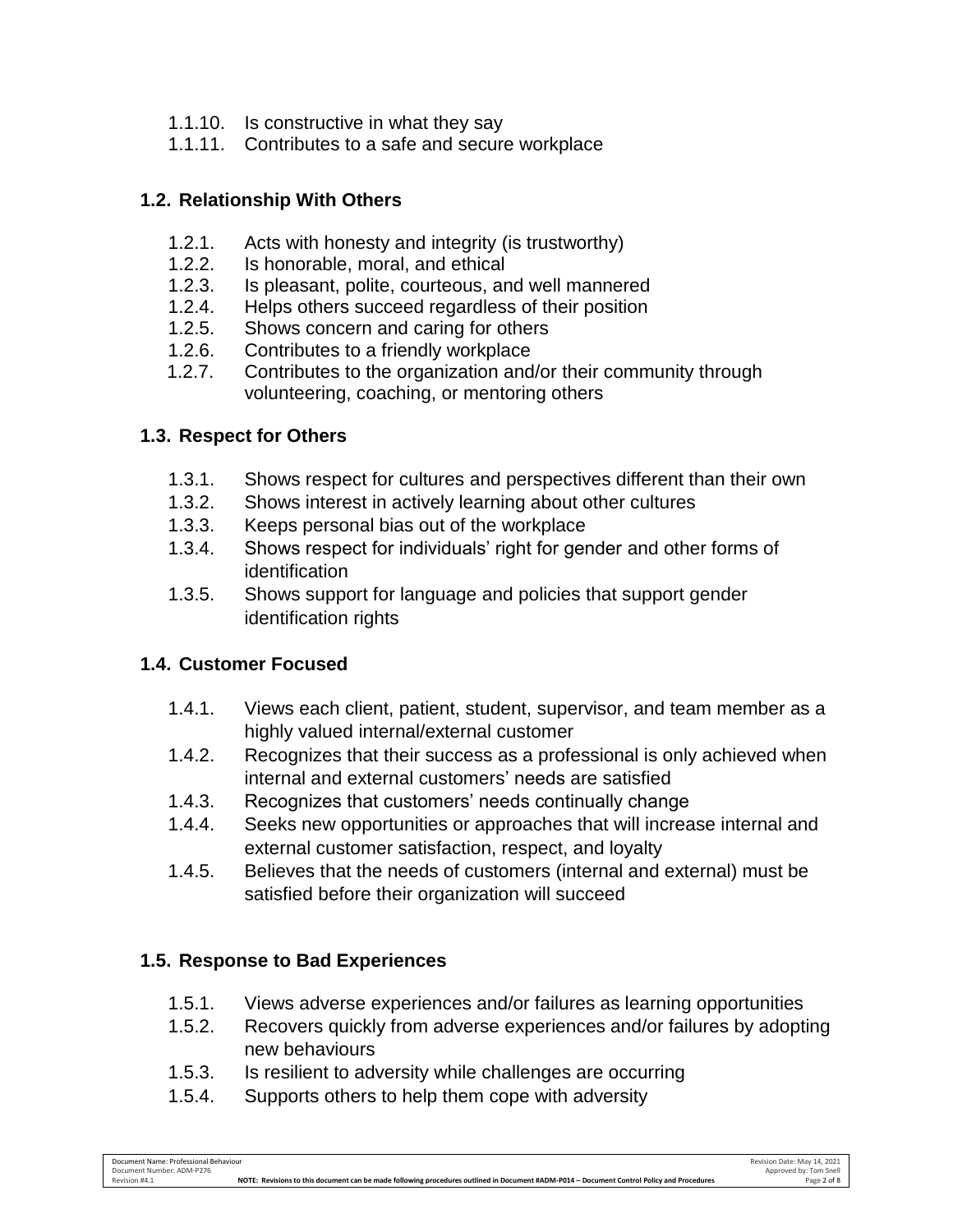### **1.6. Adherence to Policies and the Law**

- 1.6.1. Adheres to all government laws
- 1.6.2. Adheres to all organizational policies, procedures, and regulations
- 1.6.3. Follows their position duties and responsibilities
- 1.6.4. Respects their supervisor's directives
- 1.6.5. Dresses appropriately for the workplace
- 1.6.6. Is neat, clean, and well-groomed
- 1.6.7. Is cognizant of the workplace culture and norms
- 1.6.8. Avoids conflicts of interest
- 1.6.9. Helps others to understand and adhere to laws, regulations, and policies

### **2. Teamwork and Interpersonal Relations**

### **2.1. Respects Self and Others**

- 2.1.1. Helps build an emotionally balanced workplace
- 2.1.2. Treats all individuals in an equal, fair, and just manner
- 2.1.3. Is respectful to others
- 2.1.4. Is sincere when interacting with others
- 2.1.5. Demonstrates an interest in learning from others
- 2.1.6. Uses active listening to better understand others' feelings and points of view
- 2.1.7. Seeks help from others when needed
- 2.1.8. Respects others' workspace and privacy
- 2.1.9. Respects others' personal and professional boundaries
- 2.1.10. Serves as a role model for others

# **2.2. Interpersonal Behaviour**

- 2.2.1. Is personable and sociable with others
- 2.2.2. Develops a close rapport and tries to develop a long-term relationship with others, both inside and outside the organization
- 2.2.3. Has a good sense of humor
- 2.2.4. Choses to assume the best intentions in others, and resists being offended

# **2.3. Sensitive to Others**

- 2.3.1. Is considerate, gentle, and sensitive to others (is empathetic)
- 2.3.2. Uses tact and diplomacy when expressing differences of opinion
- 2.3.3. Offers support and assistance to others when appropriate
- 2.3.4. Shows patience, tolerance, and forgiveness to others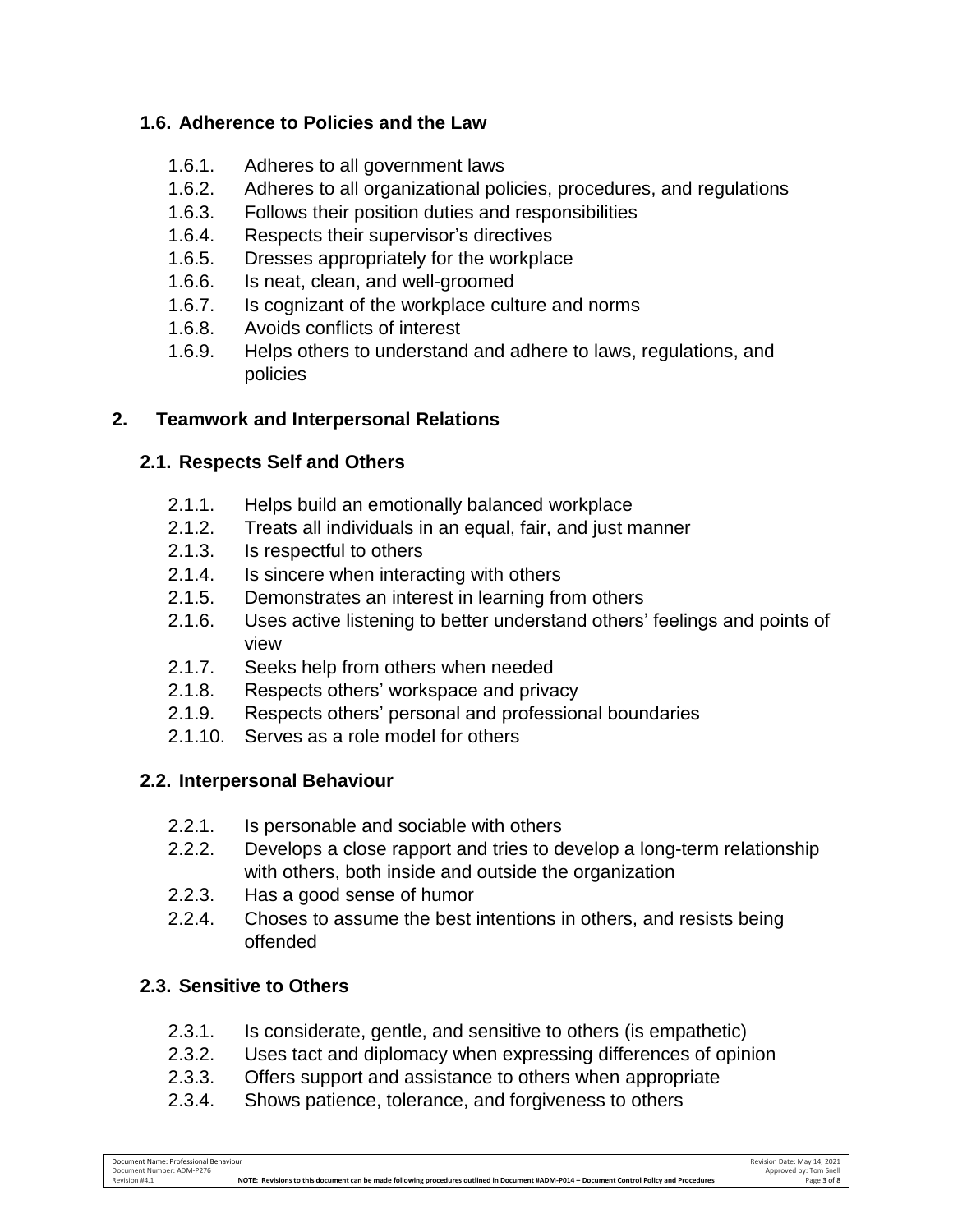### **2.4. Team Relations**

- 2.4.1. Interacts with others in a patient and cooperative manner
- 2.4.2. Actively looks for synergistic opportunities, or "win-win" situations
- 2.4.3. Helps build a positively connected team where individuals work hard, have fun, and enjoy working together
- 2.4.4. Is open to constructive criticism from others
- 2.4.5. Recognizes their personal success is the result of working collaboratively and cooperatively with others
- 2.4.6. Helps build an emotionally balanced team and organization

# **3. Performance**

# **3.1.Behaviour at Work**

- 3.1.1. Is hard working
- 3.1.2. Adjusts quickly and smoothly to changes in work routines and schedules
- 3.1.3. Finds their work challenging, rewarding, and meaningful
- 3.1.4. Feels satisfied, fulfilled, and successful when internal and external customers' needs are met
- 3.1.5. Seeks out opportunities to work "smarter, not harder" to improve

# **3.2.Delivering Results**

- 3.2.1. Increases personal job security by performing their work more efficiently and effectively (continuous improvement)
- 3.2.2. Contributes to the long-term growth of the organization by continuing to improve the quality of services and/or products
- 3.2.3. Contributes to the success of the organization by satisfying the changing needs of internal and external customers
- 3.2.4. Provides such an outstanding quality of customer service and/or product delivery that current customers refer new customers on an ongoing basis
- 3.2.5. Works on goals/projects/tasks without prompting
- 3.2.6. Puts forth extra effort when needed to complete goals/projects/tasks more quickly
- 3.2.7. Offers to complete additional unassigned work/goals/projects/tasks (when possible)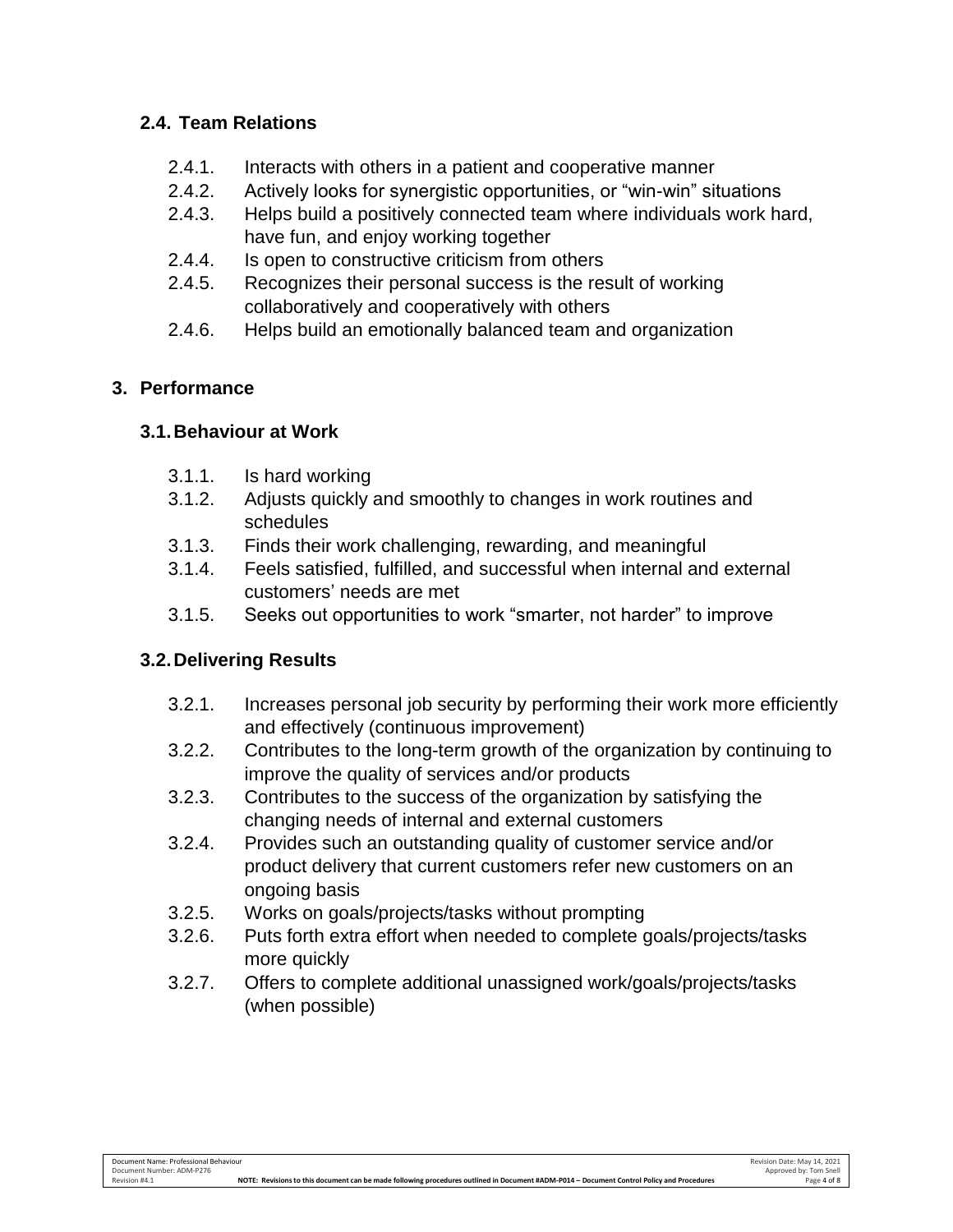### **4. Life-Long Learning and Professional Development**

#### **4.1. Personal Development**

- 4.1.1. Acknowledges when they do not know something
- 4.1.2. Seeks to acquire knowledge in order to be more competent and to help others
- 4.1.3. Develops new skills by adopting new methods, techniques, and tools
- 4.1.4. Pursues a path of personal development that will lead to a more relevant, meaningful, and enjoyable life (self-actualization)
- 4.1.5. Is active in their professional association and/or networks with other professionals in their field (where appropriate)

#### **4.2. Organizational Development**

- 4.2.1. Stays informed of ongoing external (social, economic, or governmental) changes that may affect their position, department, and/or organization
- 4.2.2. Recommends changes to the department or organization
- 4.2.3. Shares newly acquired technical/professional knowledge and skills that would benefit others

### **5. Communication**

### **5.1. Communication Skills**

- 5.1.1. Consistently utilizes effective listening skills (eg. listens twice as much as they speak)
- 5.1.2. Helps to keep team members informed of changes
- 5.1.3. Consistently utilizes effective writing skills
- 5.1.4. Adapts their style of communication to better suit the needs of the individual they are attempting to communicate with

### **5.2. Communication Methods/Processes**

- 5.2.1. Contributes to group discussion by sharing ideas
- 5.2.2. Encourages others to share their ideas
- 5.2.3. Respects others privacy and confidentiality
- 5.2.4. Follows the organization's technology use policy
- 5.2.5. Demonstrates effective verbal communication skills
- 5.2.6. Demonstrates effective non-verbal communication skills

Revision #4.1 **NOTE: Revisions to this document can be made following procedures outlined in Document #ADM-P014 – Document Control Policy and Procedures** Page 5 of 8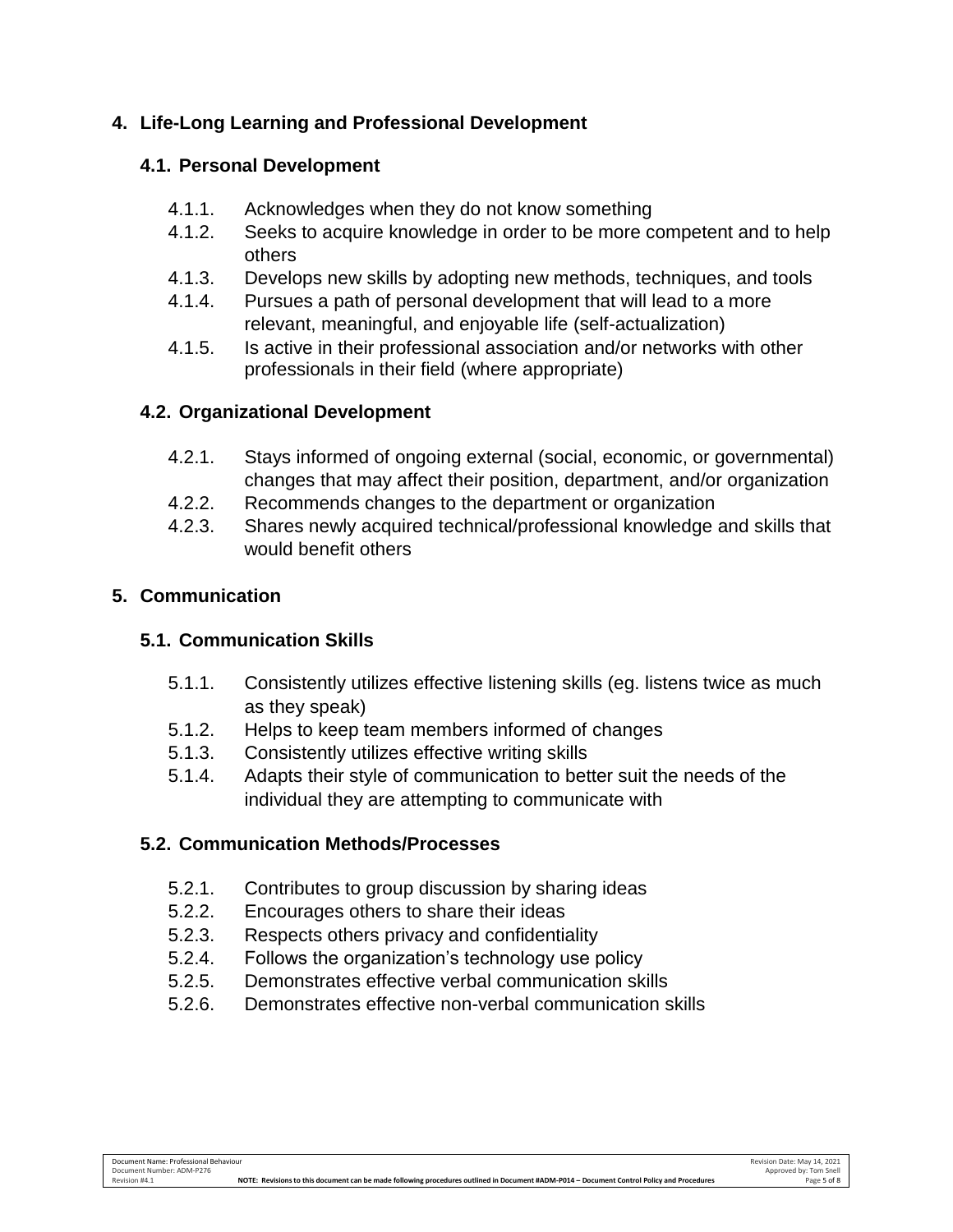### **6. Negotiating or Conflict Resolution**

- 6.1.1. Identifies customer or employee issues when a conflict first arises by listening to and trying to understand their specific wants, needs, and concerns
- 6.1.2. Helps others to resolve issues in conflict by focusing on facts and not emotions
- 6.1.3. Mentors others to help them resolve issues (when appropriate)
- 6.1.4. Seeks assistance from qualified professionals, such as a supervisor or human resources specialist, to resolve situations involving harassment, bullying, violence, and other serious matters
- 6.1.5. Respects privacy, confidentiality, and personal boundaries

# **7. Self-Concept and Confidence**

# **7.1. Self-Concept**

- 7.1.1. Projects an objective view of self
- 7.1.2. Has a healthy regard for self and others
- 7.1.3. Effectively manages their personal emotions
- 7.1.4. Considers themselves equal to others

# **7.2. Confidence**

- 7.2.1. Acknowledges one's own strengths and weaknesses
- 7.2.2. Functions well in ambiguous situations by maintaining composure and self-control
- 7.2.3. Assumes responsibility and/or leadership when required
- 7.2.4. Remains humble when acting in a formal or informal position of leadership

# **8. Problem Solving/Decision Making**

- 8.1. Views work-related problems as challenges
- 8.2. Helps others to view problems as challenges and even opportunities
- 8.3. Uses effective problem-solving techniques to find safe and suitable solutions to work-related challenges
- 8.4. Seeks input from others to solve work-related or customer-based challenges
- 8.5. Effectively identifies the root problem as opposed to the symptoms of a problem
- 8.6. Describes a challenge in its simplest and clearest terms
- 8.7. Assesses and analyzes a problem by using various techniques such as six thinking hat, Kepner Tregoe method, and six sigma
- 8.8. Engages in research (using experts as needed) to determine the most efficient and effective solution(s) to a problem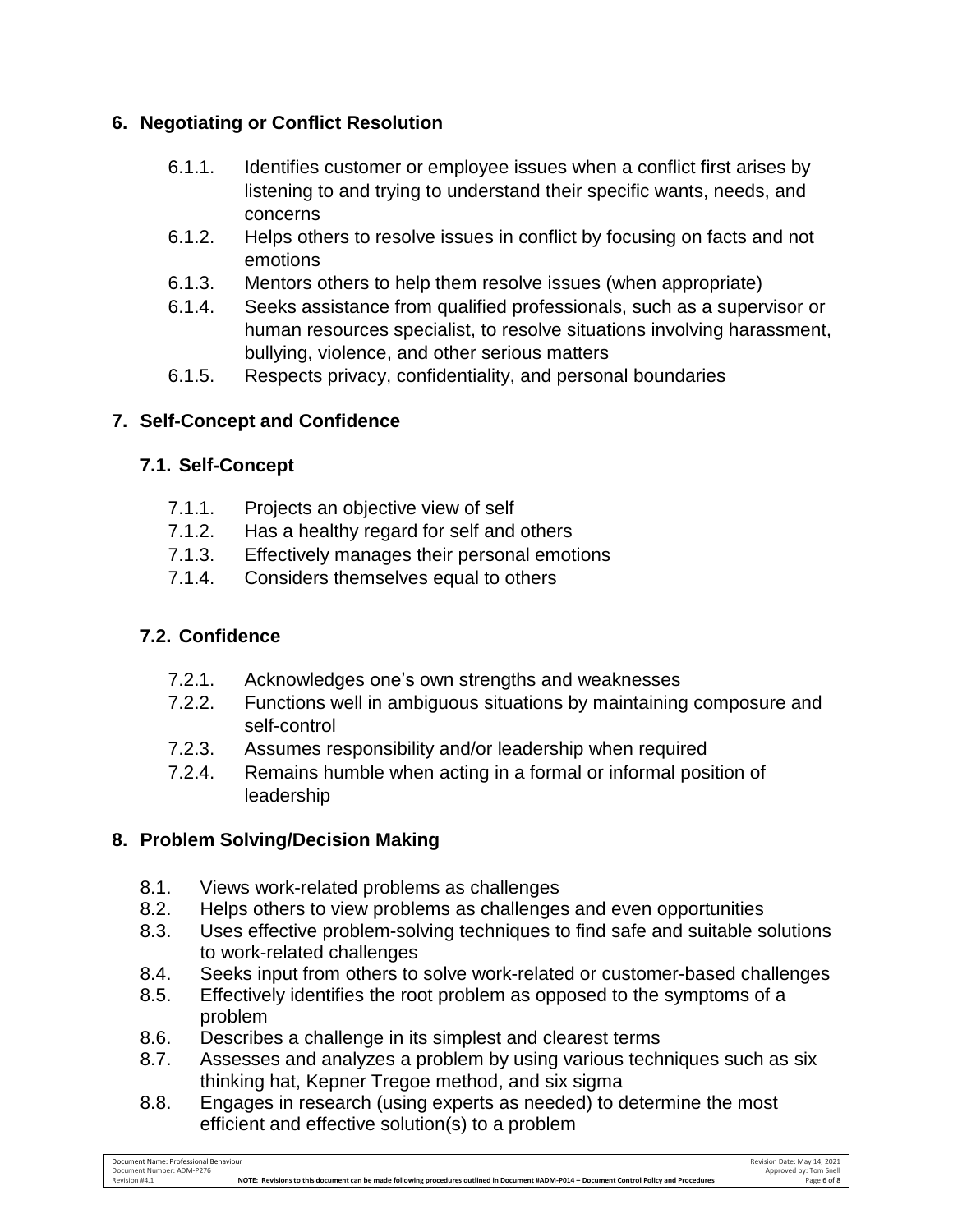- 8.9. Avoids impulsive behaviour when working on solution(s) to a problem
- 8.10. Accommodates people's different preferences in the process of making decisions
- 8.11. Makes fair and just decisions that contribute to the common good
- 8.12. Effectively implements solutions in a timely manner
- 8.13. Works with others (inside and outside of the organization) to achieve success
- 8.14. Monitors and evaluates solutions and takes further corrective action as needed

#### **9. Innovative and Creative Thinking**

- 9.1. Is inquisitive and continually asks 'why', 'what if', and 'why not' questions
- 9.2. Continuously seeks to improve programs, products, and/or services in innovative and creative ways
- 9.3. Adopts new technological innovations to develop 'new' programs, products, processes, and services
- 9.4. Utilizes knowledge of industry, inspiration, and imagination to come up with innovative, unconventional, radical, and/or revolutionary ideas

#### **10.Managing Responsibilities**

- 10.1. Maintains an organized and clutter-free work area
- 10.2. Sets personal goals and develops a plan to complete projects and assignments in a timely manner
- 10.3. Works with others to set team goals in order to complete projects and assignments in a timely manner
- 10.4. Conducts research prior to and after setting goals
- 10.5. Uses time management and project management tools to schedule activities, projects, and meetings
- 10.6. Regularly monitors progress and status of goals/projects, and when needed, adjusts schedule and informs stakeholders
- 10.7. Compares the progress of current goals/projects with that of previous similar goals/projects
- 10.8. When needed, adopts alternative tools/means/procedures in order to complete a goal/project on time or ahead of schedule
- 10.9. Maintains a high level of engagement even when tasks are tedious, highly challenging, and/or extend over a period of time
- 10.10. After being distracted, quickly returns to their work in order to remain on task
- 10.11. Prepares in advance for appointments and meetings
- 10.12. Lets others know as soon as possible if unable to meet a commitment, change a priority, or need help from others
- 10.13. Consistently arrives to work early or on time
- 10.14. Is rarely absent